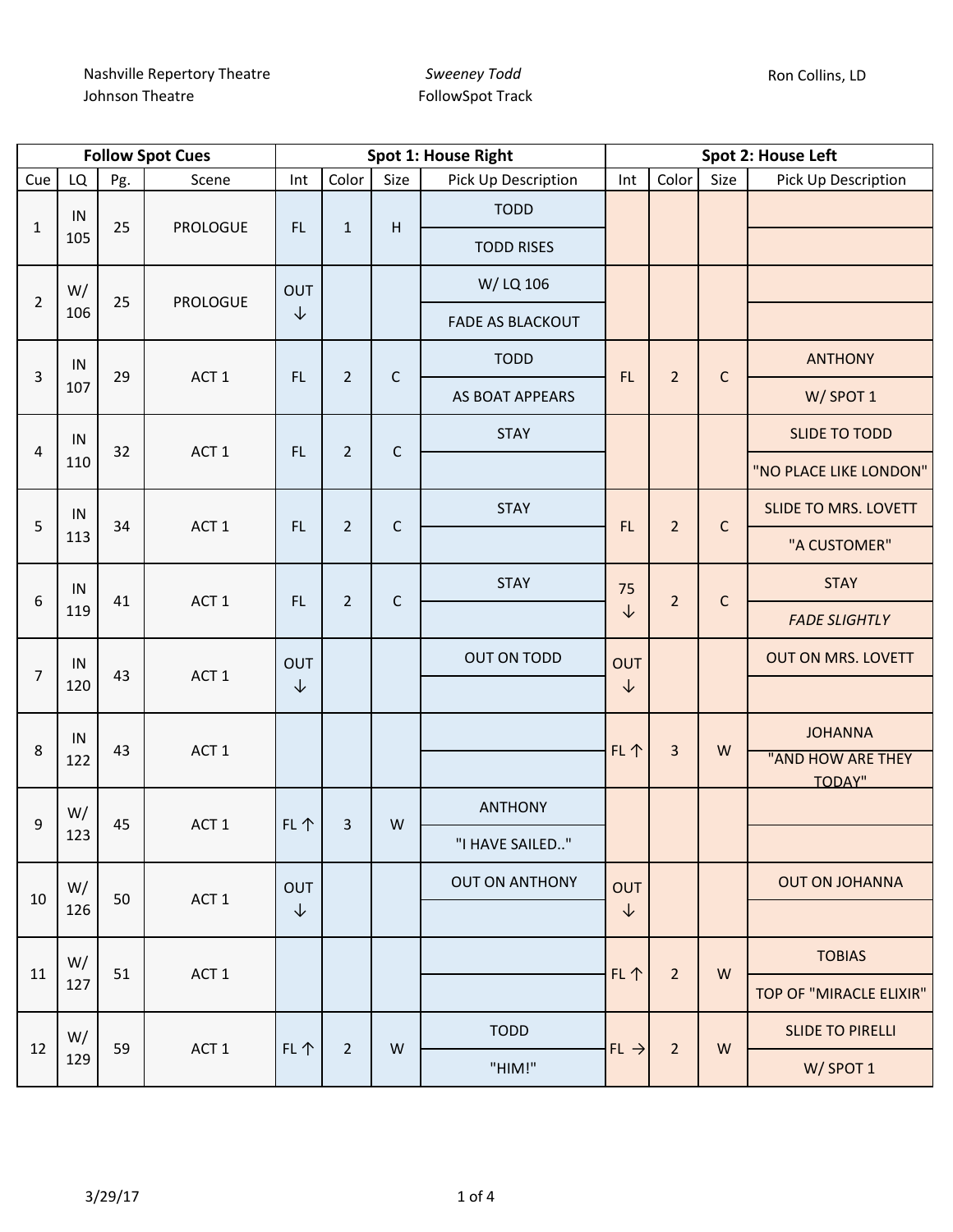Nashville Repertory Theatre Johnson Theatre

*Sweeney Todd* FollowSpot Track

| 13 | w/        | 66  | ACT <sub>1</sub> | OUT              |                |             | <b>OUT ON TODD</b>                     | <b>OUT</b>       |                         |              | <b>OUT ON PIRELLI</b>                           |
|----|-----------|-----|------------------|------------------|----------------|-------------|----------------------------------------|------------------|-------------------------|--------------|-------------------------------------------------|
|    | 132       |     |                  | $\downarrow$     |                |             |                                        | $\downarrow$     |                         |              |                                                 |
| 14 | IN        | 68  | ACT <sub>1</sub> |                  |                |             |                                        | FL 个             | 3                       | W            | <b>JUDGE</b>                                    |
|    | 135       |     |                  |                  |                |             |                                        |                  |                         |              | W/ ENTRANCE                                     |
| 15 | W/        | 68  |                  |                  |                |             |                                        | <b>OUT</b>       |                         |              | <b>OUT ON JUDGE</b>                             |
|    | 137       |     |                  |                  |                |             |                                        | $\downarrow$     |                         |              |                                                 |
| 16 | IN        | 74  | ACT <sub>1</sub> | FL个              | $\overline{3}$ | $\mathsf C$ | <b>TODD</b>                            | FL 个             | $\overline{\mathbf{3}}$ | $\mathsf{C}$ | MRS. LOVETT                                     |
|    | 137       |     |                  |                  |                |             | LOVETT: "LOVE, WAIT"                   |                  |                         |              | "HUSH, LOVE, HUSH"                              |
| 17 | w/        | 81  | ACT <sub>1</sub> | OUT              |                |             | OUT ON TODD                            | <b>OUT</b>       |                         |              | <b>OUT ON MRS. LOVETT</b>                       |
|    | 139       |     |                  | ↓                |                |             |                                        | ↓                |                         |              |                                                 |
| 18 | IN        | 82  | ACT <sub>1</sub> |                  | $\overline{2}$ |             | <b>ANTHONY</b>                         |                  |                         |              | <b>JOHANNA</b>                                  |
|    | 141       |     |                  | FL个              |                | Н           | W/ "KISS ME"                           | FL 个             |                         |              | W/SPOT 1                                        |
| 19 | w/<br>143 | 92  | ACT <sub>1</sub> |                  |                | W           | <b>FADE OUT AND BACK IN</b><br>ON TODD | $FL \rightarrow$ |                         |              | <b>FADE OUT AND BACK IN</b><br><b>ON LOVETT</b> |
|    |           |     |                  | $FL \rightarrow$ | $\overline{2}$ |             | W/LQ 143                               |                  | $\overline{2}$          | W            | W/LQ 143                                        |
|    | W/        |     |                  |                  |                |             | <b>TODD</b>                            |                  |                         |              | <b>SLIDE TO TODD</b>                            |
| 20 | 149       | 101 | ACT <sub>1</sub> | FL.              | $\overline{2}$ | W           |                                        | $FL \rightarrow$ | $\overline{2}$          | W            | TODD: "WHY DID I WAIT"                          |
|    | IN        |     |                  |                  |                |             | <b>TODD</b>                            |                  |                         |              | <b>SLIDE TO MRS. LOVETT</b>                     |
| 21 | 149       | 103 | ACT <sub>1</sub> | FL.              | $\overline{2}$ | W           |                                        | $FL \rightarrow$ | $\overline{2}$          | W            | <b>WHEN TODD DROPS TO</b><br><b>CHAIR</b>       |
| 22 | w/        | 112 | ACT <sub>1</sub> | OUT              |                |             | <b>OUT ON TODD</b>                     | OUT              |                         |              | <b>OUT ON MRS. LOVETT</b>                       |
|    | 152       |     |                  | ↓                |                |             | W/ BLACKOUT                            | $\downarrow$     |                         |              | W/ BLACKOUT                                     |
| 23 | IN        | 141 | ACT <sub>2</sub> | FL个              |                | $\mathsf C$ | <b>TOBIAS</b>                          |                  |                         |              |                                                 |
|    | 201       |     |                  |                  | $\overline{2}$ |             | "LADIES AND GENTLEMEN"                 |                  |                         |              |                                                 |
|    | W/        | 143 |                  | FL个              | $\overline{2}$ | $\mathsf C$ | <b>STAY</b>                            | FL 个             | $\overline{2}$          | $\mathsf{C}$ | MRS. LOVETT                                     |
| 24 | 202       |     | ACT <sub>2</sub> |                  |                |             |                                        |                  |                         |              | "TOBY!"                                         |
|    | IN        |     |                  |                  |                |             | SLIDE TO TODD                          |                  |                         |              | <b>STAY</b>                                     |
| 25 | 202       | 145 | ACT <sub>2</sub> | FL.              | $\overline{2}$ | $\mathsf C$ |                                        | FL               | $\overline{2}$          | $\mathsf{C}$ |                                                 |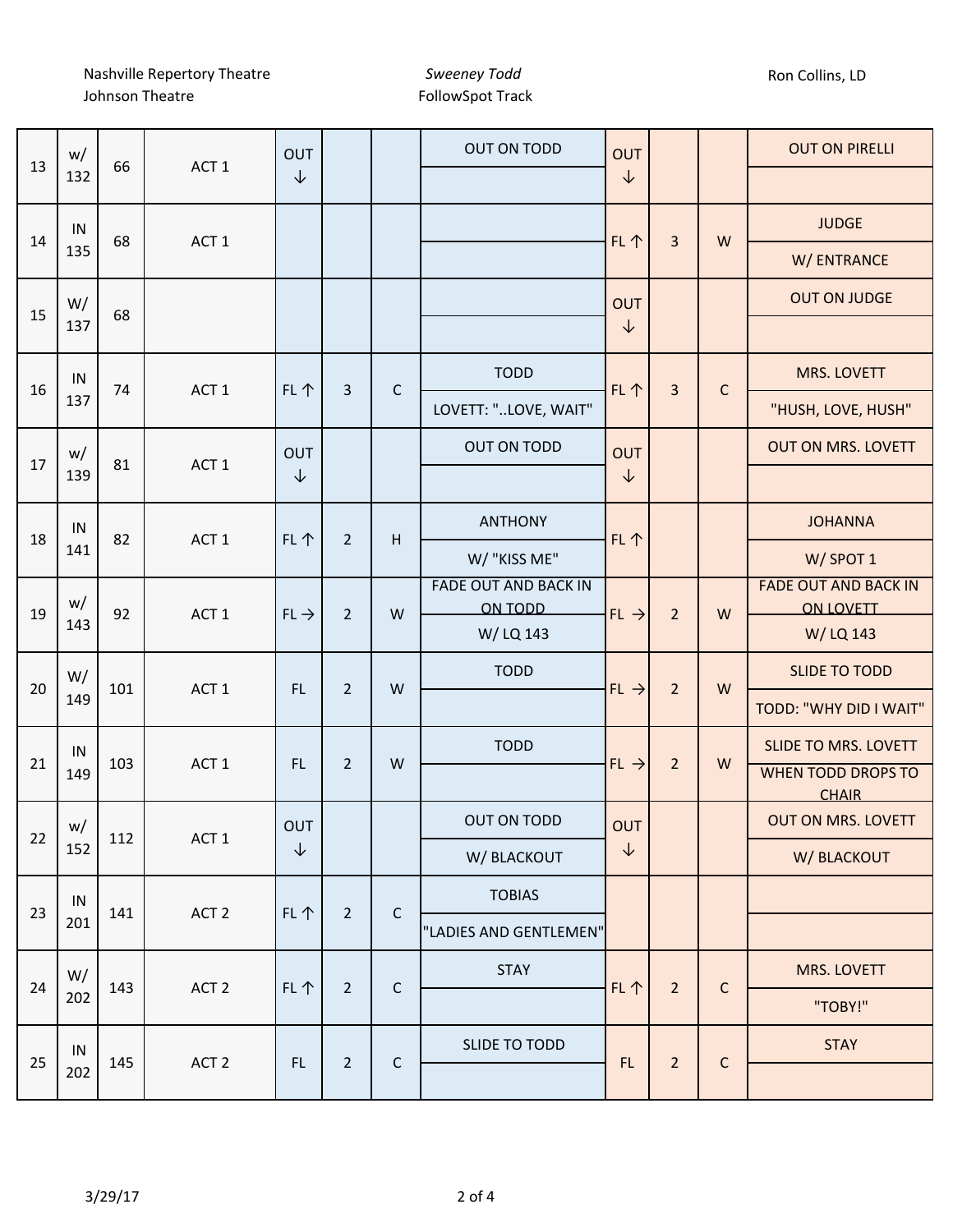Nashville Repertory Theatre Johnson Theatre

*Sweeney Todd* FollowSpot Track

| 26 | W/        | 155 | ACT <sub>2</sub> | OUT              |                |             | OUT ON TODD              | OUT                    |                |             | <b>OUT ON MRS. LOVETT</b> |
|----|-----------|-----|------------------|------------------|----------------|-------------|--------------------------|------------------------|----------------|-------------|---------------------------|
|    | 205       |     |                  | $\downarrow$     |                |             | W/ BLACKOUT              | $\downarrow$           |                |             | W/ BLACKOUT               |
| 27 | W/<br>206 |     | ACT <sub>2</sub> |                  |                |             |                          | FL 个<br>$\overline{3}$ |                | $\mathsf C$ | <b>ANTHONY</b>            |
|    |           | 155 |                  |                  |                |             |                          |                        |                | W/LQ 206    |                           |
| 28 | W/        | 155 | ACT <sub>2</sub> | FL 个             | 3              | $\mathsf C$ | <b>TODD</b>              |                        |                |             |                           |
|    | 207       |     |                  |                  |                |             | W/ LQ 207                |                        |                |             |                           |
| 29 | W/        | 160 | ACT <sub>2</sub> | OUT              |                |             | OUT ON TODD              | <b>OUT</b>             |                |             | <b>OUT ON ANTHONY</b>     |
|    | 209       |     |                  | $\downarrow$     |                |             | <b>FADE AS BLACKOUT</b>  | ↓                      |                |             | <b>FADE AS BLACKOUT</b>   |
| 30 | w/        | 163 | ACT <sub>2</sub> |                  |                |             |                          | FL 个                   | $\overline{2}$ | $\mathsf C$ | <b>MRS. LOVETT</b>        |
|    | 211       |     |                  |                  |                |             |                          |                        |                |             | W/LQ 211                  |
| 31 | IN        | 164 | ACT <sub>2</sub> | FL 个             | $\overline{2}$ | $\mathsf C$ | <b>TODD</b>              | FL.                    | $\overline{2}$ | $\mathsf C$ | <b>STAY</b>               |
|    | 211       |     |                  |                  |                |             | "OF COURSE."             |                        |                |             |                           |
| 32 | IN<br>214 | 168 | ACT <sub>2</sub> | FL.              | $\overline{2}$ | $\mathsf C$ | <b>STAY</b>              | $FL \rightarrow$       | $\overline{2}$ | $\mathsf C$ | <b>SLIDE TO ANTHONY</b>   |
|    |           |     |                  |                  |                |             |                          |                        |                |             | W/ ENTRANCE               |
| 33 | IN        | 169 | ACT <sub>2</sub> | OUT              |                |             | OUT ON TODD              | <b>OUT</b>             |                |             | <b>OUT ON ANTHONY</b>     |
|    | 215       |     |                  | $\downarrow$     |                |             | W/EXITS                  | ↓                      |                |             | W/EXITS                   |
| 34 | IN        | 170 | ACT <sub>2</sub> | FL 个             | 3              | $\mathsf C$ | <b>TODD</b>              | FL 个                   | $\overline{3}$ | $\mathsf C$ | <b>ANTHONY</b>            |
|    | 216       |     |                  |                  |                |             | <b>APPEARS ON STAIRS</b> |                        |                |             | "W/ FINER TEXTURES"       |
| 35 | w/        | 172 | ACT <sub>2</sub> | FL.              | 3              | $\mathsf C$ | <b>STAY</b>              | <b>OUT</b>             |                |             | <b>OUT ON ANTHONY</b>     |
|    | 217       |     |                  |                  |                |             |                          | $\downarrow$           |                |             |                           |
| 36 | IN        | 172 | ACT <sub>2</sub> | <b>OUT</b>       |                |             | OUT ON TODD              | <b>FL个</b>             | $\overline{2}$ | $\mathsf C$ | MRS. LOVETT               |
|    | 217       |     |                  | $\downarrow$     |                |             | W/EXIT                   |                        |                |             | W/TODD'S EXIT             |
| 37 | w/        | 172 | ACT <sub>2</sub> | FL 个             | $\overline{2}$ | $\mathsf C$ | <b>TOBIAS</b>            | FL.                    | $\overline{2}$ | $\mathsf C$ | <b>STAY</b>               |
|    | 218       |     |                  |                  |                |             | "I PUT THE"              |                        |                |             |                           |
|    | IN        |     |                  | $FL \rightarrow$ | $\overline{2}$ | $\mathsf C$ | <b>SLIDE TO BEADLE</b>   |                        |                |             |                           |
| 38 | 219       | 178 | ACT <sub>2</sub> |                  |                |             | "MRS. LOVETT"            |                        |                |             |                           |